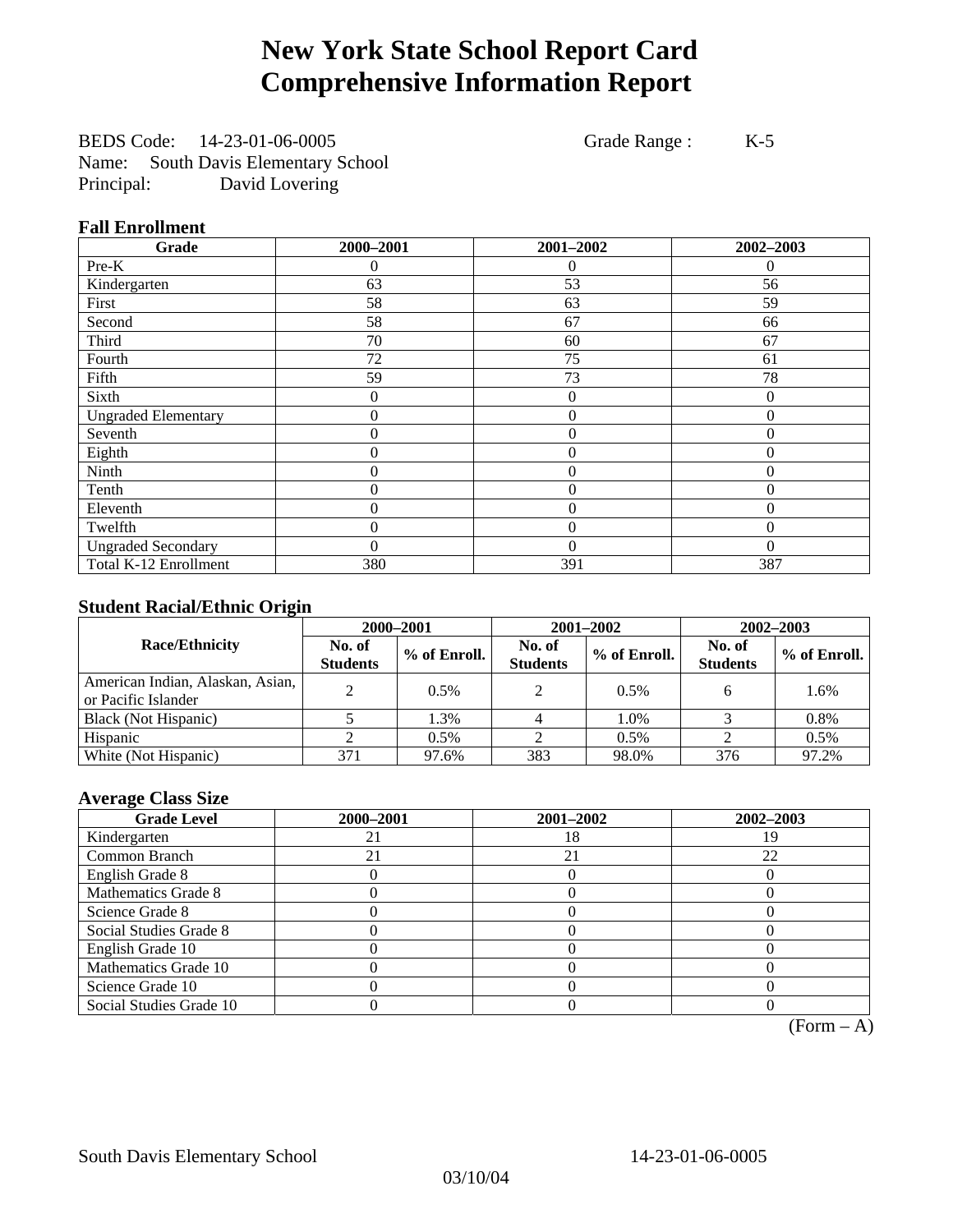### **District Need to Resource Capacity Category**

| <b>N/RC Category</b> | <b>Description</b>                                                                             |
|----------------------|------------------------------------------------------------------------------------------------|
|                      | This is a school district with low student needs in relation to district<br>resource capacity. |

### **Similar School Group and Description**

| <b>Similar School Group</b> | <b>Description</b>                                                    |
|-----------------------------|-----------------------------------------------------------------------|
|                             | All schools in this group are elementary level schools in school      |
| 16                          | districts with low student needs in relation to district resource     |
|                             | capacity. The schools in this group are in the lower range of student |
|                             | needs for elementary level schools in these districts.                |

All schools within the same N/RC category are divided into three similar school groups defined by the percentage of students in the school who are eligible for the free-lunch program and/or who are limited English proficient (also known as English language learners).

#### **Student Demographics Used To Determine Similar Schools Group**

|                                   | 2000-2001 |         | $2001 - 2002$ |         | $2002 - 2003$ |         |
|-----------------------------------|-----------|---------|---------------|---------|---------------|---------|
|                                   | Count     | Percent | Count         | Percent | Count         | Percent |
| <b>Limited English Proficient</b> |           | $0.3\%$ |               | 0.3%    |               | 0.3%    |
| Eligible for Free Lunch           |           | 2.4%    |               | $.5\%$  |               | .3%     |

#### **Attendance and Suspension**

|                               | 1999–2000        |         | 2000-2001       |         | $2001 - 2002$   |         |
|-------------------------------|------------------|---------|-----------------|---------|-----------------|---------|
|                               | $%$ of<br>No. of |         | No. of          | $%$ of  |                 | $%$ of  |
|                               | <b>Students</b>  | Enroll. | <b>Students</b> | Enroll. | <b>Students</b> | Enroll. |
| <b>Annual Attendance Rate</b> |                  | 97.4%   |                 | 96.6%   |                 | 98.0%   |
| <b>Student Suspensions</b>    |                  | 0.3%    |                 | $0.0\%$ |                 | 0.0%    |

### **Student Socioeconomic and Stability Indicators (Percent of Enrollment)**

|                          | 2000–2001 | 2001–2002 | 2002-2003 |
|--------------------------|-----------|-----------|-----------|
| <b>Reduced Lunch</b>     | .3%       | 0.3%      | .6%       |
| <b>Public Assistance</b> | $-10%$    | 1-10%     | $1 - 10%$ |
| <b>Student Stability</b> | 00%       | 92%       | 94%       |

#### **Staff Counts**

| Staff                                   | 2002-2003 |
|-----------------------------------------|-----------|
| <b>Total Teachers</b>                   | 30        |
| <b>Total Other Professional Staff</b>   |           |
| <b>Total Paraprofessionals</b>          | NΑ        |
| Teaching Out of Certification*          |           |
| <b>Teachers with Temporary Licenses</b> |           |

\*Teaching out of certification more than on an incidental basis. Teachers with temporary licenses are also counted as teaching out of certification.

 $(Form - B)$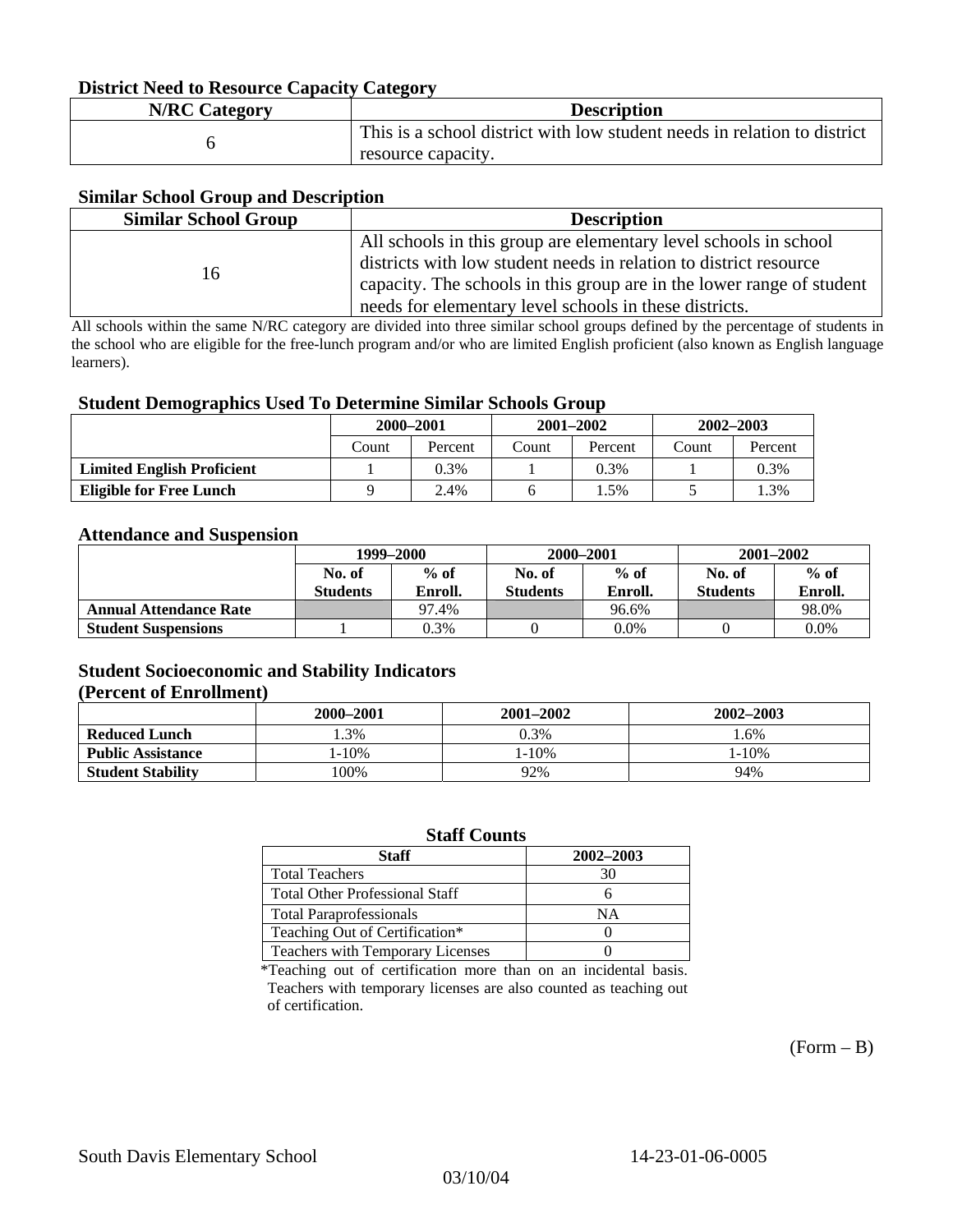# **Career Development and Occupational Studies (CDOS)**

### **Percentage of Students Documenting Self- and Career-Awareness Information and Career Exploration Activities, K–3**

| <b>Grades</b>  | 2000-01 | $2001 - 02$ | $2002 - 03$ |
|----------------|---------|-------------|-------------|
| K-1            |         | $0\%$       | 0%          |
| 2 <sub>2</sub> |         | $0\%$       | $0\%$       |

### **Students Developing a Career Plan, 4–12**

| <b>Grades</b> |                                      | $2000 - 01$ | $2001 - 02$ | $2002 - 03$ |
|---------------|--------------------------------------|-------------|-------------|-------------|
|               | Number of General-Education Students |             | $\Omega$    | 0           |
| $4 - 5$       | Number of Students with Disabilities |             | $\Omega$    | 0           |
|               | Number of All Students               |             | 0           | $\Omega$    |
|               | Percent of Enrollment                |             | $0\%$       | $0\%$       |
|               | Number of General-Education Students |             | $\Omega$    | 0           |
| $6 - 8$       | Number of Students with Disabilities |             | $\Omega$    | $\Omega$    |
|               | Number of All Students               |             | $\Omega$    | $\Omega$    |
|               | Percent of Enrollment                |             | $0\%$       | $0\%$       |
|               | Number of General-Education Students |             | $\Omega$    | 0           |
| $9 - 12$      | Number of Students with Disabilities |             | $\Omega$    | $\Omega$    |
|               | Number of All Students               |             | 0           | 0           |
|               | Percent of Enrollment                |             | 0%          | $0\%$       |

# **Second Language Proficiency Examinations**

### **General-Education Students**

| <b>Test</b> | 2000-2001  |           |                   | 2001-2002 | 2002-2003         |           |
|-------------|------------|-----------|-------------------|-----------|-------------------|-----------|
|             | No. Tested | % Passing | <b>No. Tested</b> | % Passing | <b>No. Tested</b> | % Passing |
| French      |            | 0%        |                   | $0\%$     |                   | 0%        |
| German      |            | 0%        |                   | 0%        |                   | 0%        |
| Italian     |            | 0%        |                   | 0%        |                   | 0%        |
| Latin       |            | 0%        |                   | $0\%$     |                   | 0%        |
| Spanish     |            | 0%        |                   | 0%        |                   | 0%        |

### **Students with Disabilities**

| <b>Test</b> | 2000-2001         |           |            | 2001–2002 | 2002–2003         |           |  |
|-------------|-------------------|-----------|------------|-----------|-------------------|-----------|--|
|             | <b>No. Tested</b> | % Passing | No. Tested | % Passing | <b>No. Tested</b> | % Passing |  |
| French      |                   | 0%        |            | 0%        |                   | 0%        |  |
| German      |                   | 0%        |            | 0%        |                   | 0%        |  |
| Italian     |                   | 0%        |            | 0%        |                   | 0%        |  |
| Latin       |                   | 0%        |            | 0%        |                   | 0%        |  |
| Spanish     |                   | 0%        |            | 0%        |                   | 0%        |  |

(Form-D)